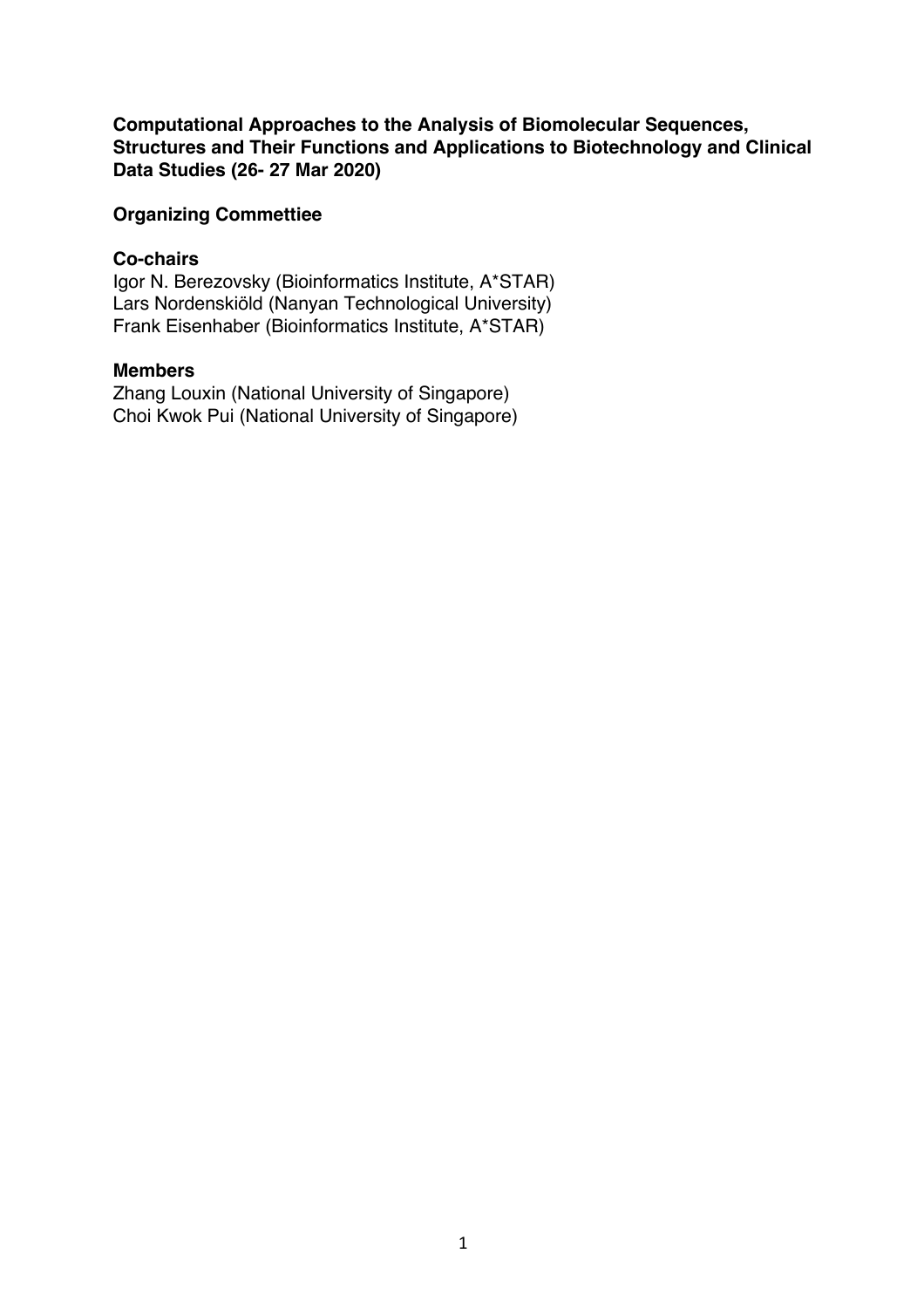**Day 4. Thursday, March 26, 2020 Coarse-Graining in Molecular Simulations and Reconstruction of Biomolecules and their Assemblies**

*Morning Session 9:30 – 12:00 Chair: Lars Nordenskiöld*

**9:30 – 10:30**

*Lanyuan Lu, Nanyang Technlogical University, Singapore Talk "Constructing protein structure ensemble using solution experimental data"*

## ABSTRACT

Developing algorithms for identifying structure ensembles of protein systems on the basis of small angle X-ray scattering or nuclear magnetic resonance is an emerging research field due to the recent experimental technological advances. The determination of protein structure ensemble from those solution experimental data is usually a highly ill-posed problem and suffers from the over-fitting issue. We systematically investigated the problem using combined molecular simulation and experimental approach, and it was discovered that a well-defined structure ensemble based on low-resolution scattering data can only be obtained from a few low energy structures. A similar conclusion was also achieved using paramagnetic relaxation enhancement data and computer simulation. Results on proteins containing multiple domains and flexible links, such as the non-structural proteins of dengue virus, will be discussed.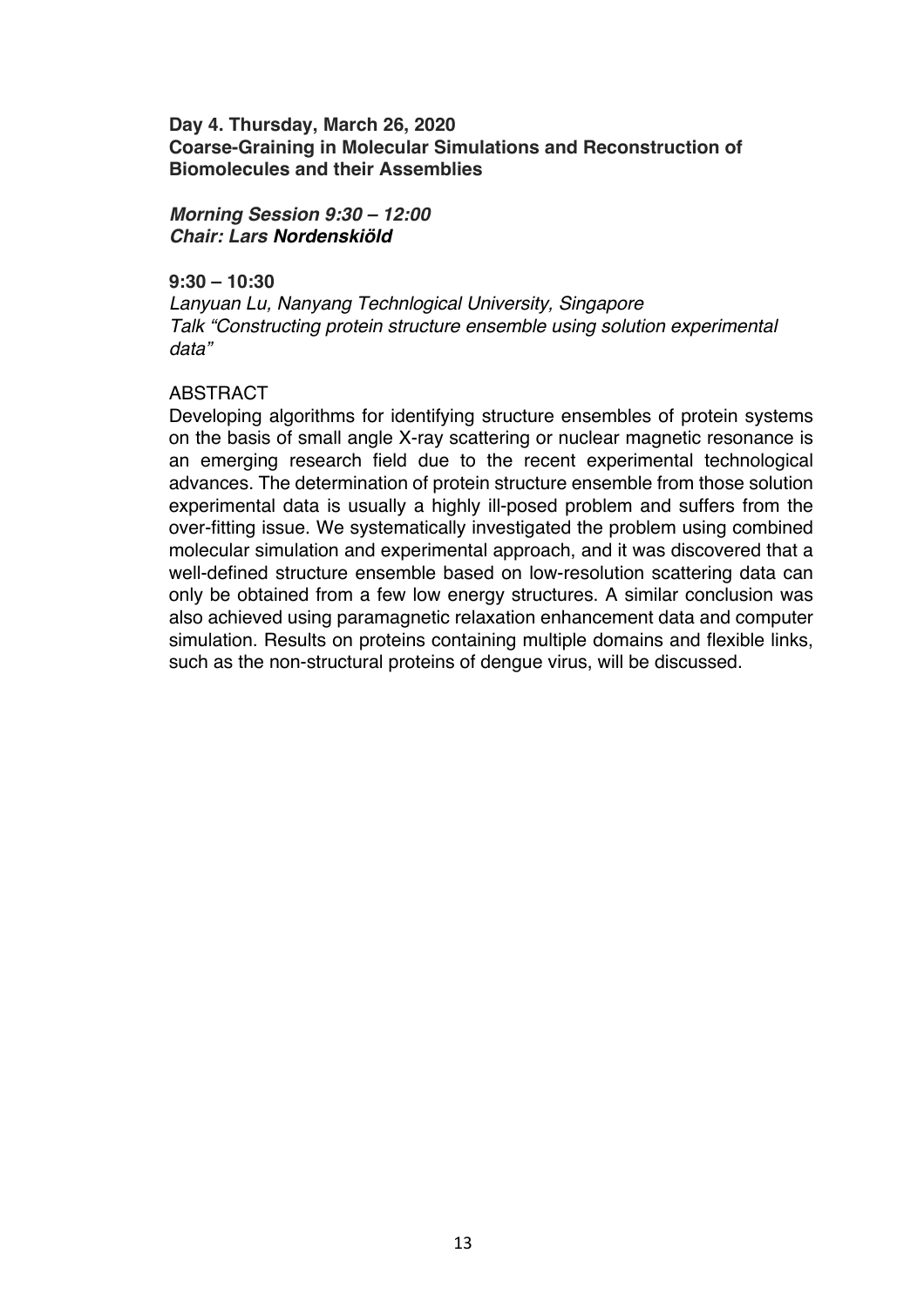## **11:00 – 12:00**

Peter J. Bond, Bioinformatics Institute, A\*STAR, Singapore *Talk "Multiscale modelling approaches to large systems in biology: understanding infectious diseases and the host response"*

### ABSTRACT

Infectious diseases due to bacterial and viral pathogens are a significant threat to human health. The interaction and assembly of such pathogens with host cells is critical to infection, the immunological response, and therapeutic interventions. We use multiscale simulations and integrative modelling approaches to investigate these processes, from atomic resolution to highly simplified coarse-grained levels. Here, I will give an overview of this research, with a particular focus on: (1) flavivirus dynamics during its infective life cycle; and (2) mammalian immune receptor responses upon exposure to bacterial pathogens.

For the former, we especially study dengue virus, responsible for more than 400 million infections per year. In serious cases, the virus can cause dengue hemorrhagic fever and shock syndrome, often facilitated by the host via antibody-dependent enhancement. In order to fill existing gaps in our molecular understanding of the viral life cycle, we have been integrating structural, biophysical, and genomic experiments with multiscale modelling, towards the "virtual dengue virus". We have reconstructed and refined the complete dengue envelope in near-atomic resolution, under different states of maturation. These virtual viruses serve as a platform for following mechanistic stages along the life cycle, such as endosomal membrane remodeling and fusion, and enabled us to identify how virus particles interact with antibodies to modulate or even facilitate infectivity, with important consequences for vaccine development.

For the latter, we are interested in the mechanisms by which endotoxic molecules released from bacterial pathogens over-stimulate immune receptors of the innate host defense system, which can lead to sepsis, a condition that kills millions of people each year. To better understand this process, we have developed computational models to trace in atomic and molecular detail the cascades and intermediates associated with transfer of endotoxins from bacterial surfaces to host immune receptors. We have also leveraged these models, to establish previously undisclosed modes of action of anti-endotoxic peptides that occur naturally during wound healing. Collectively, this work has helped to unravel key determinants governing interactions between bacterial pathogens and the host, and should help towards the search for novel therapeutics to tackle ongoing issues of antimicrobial resistance.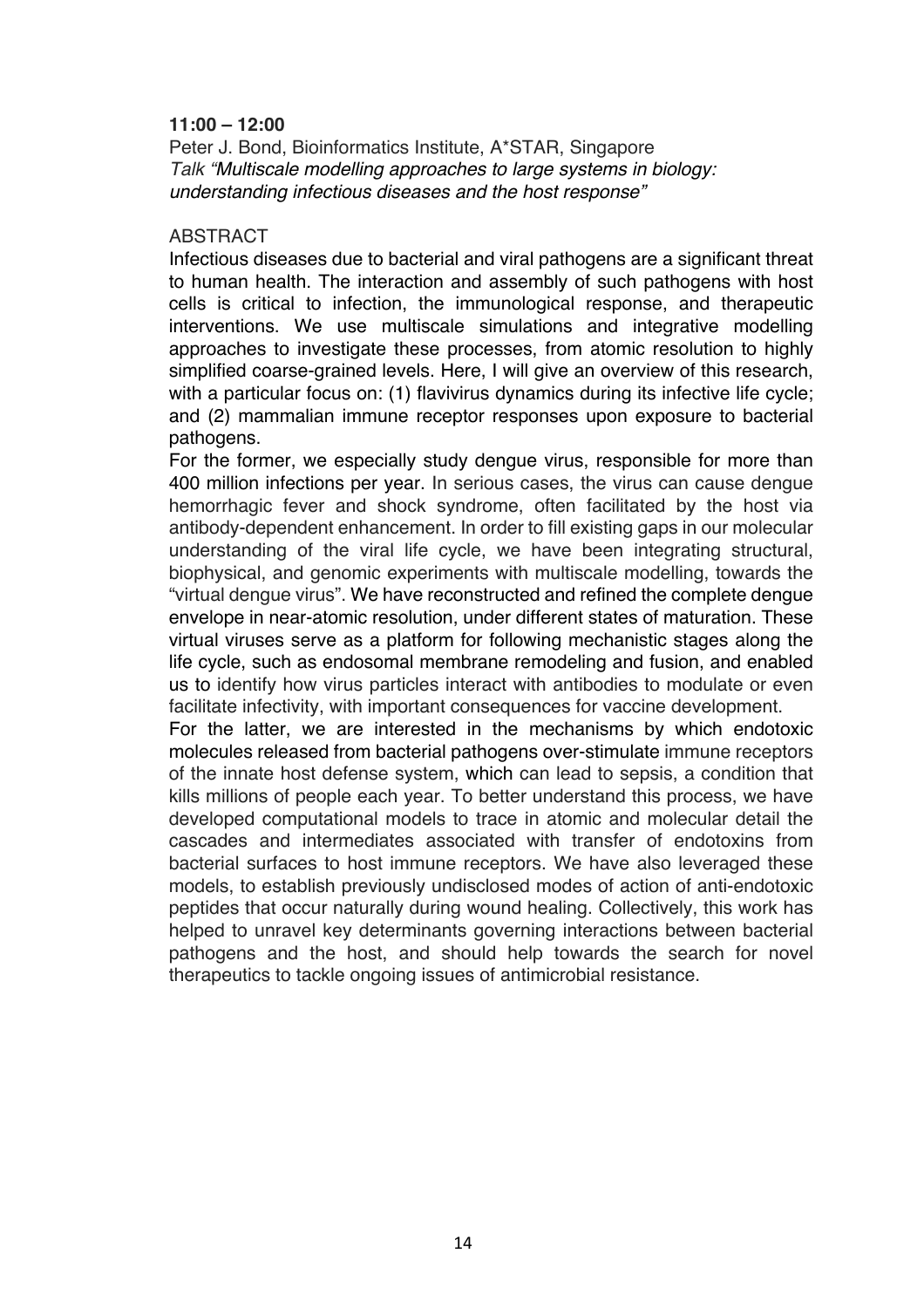# *Afternoon Session 13:30 – 16:15 Chair: Lars Nordenskiöld*

## **13:30 – 14:30**

Alexander Lyubartsev, Stockholm University, Sweden *Talk "Multiscale modeling of macromolecular systems by structure-based coarse-graining"*

## ABSTRACT

Molecular simulations of many phenomena related to biomolecular systems, soft matter and nanomaterials requires consideration of length scales above 10 nm and time scales longer than 1 mks, which necessitates the use of coarsegrained (low resolution) models, when each site of the model represents a group of atoms, and the solvent is often omitted. While many of coarse-grained models used in different studies in recent years relay on empirically parametrized interaction potentials, the systematic structure-based coarsegraining approach is based on determination of coarse-grained potentials from atomistic (high resolution) simulations.

Here a multiscale modeling approach based on the inverse Monte Carlo method is presented, in which radial distribution functions (RDF) and distributions of internal degrees of freedom of molecular structure, obtained in high-resolution atomistic simulations, are used to reconstruct effective potentials which reproduce the same structural properties within low-resolution coarse-grained model. The statistical-mechanical equations expressing canonical properties such as RDFs in terms of potential parameters can be inverted and solved numerically according to the iterative Newton scheme. The approach is illustrated on several examples of varying complexity: ionic solution; ionic liquids, coarse-grained lipid model, coarse-grained DNA model and nucleosome core particles. It is demonstrated further how effective potentials, derived exclusively from atomistic simulations, can be used to model such phenomena as lipid self-assembly, formations of vesicles and other ordered structures at varying lipid composition and concentration of different components, modeling of long DNA fragments at varying ionic conditions. A software package MagiC implementing the inverse Monte Carlo method for computation of effective potentials for coarse grained models of arbitrary structure from atomistic trajectories is presented.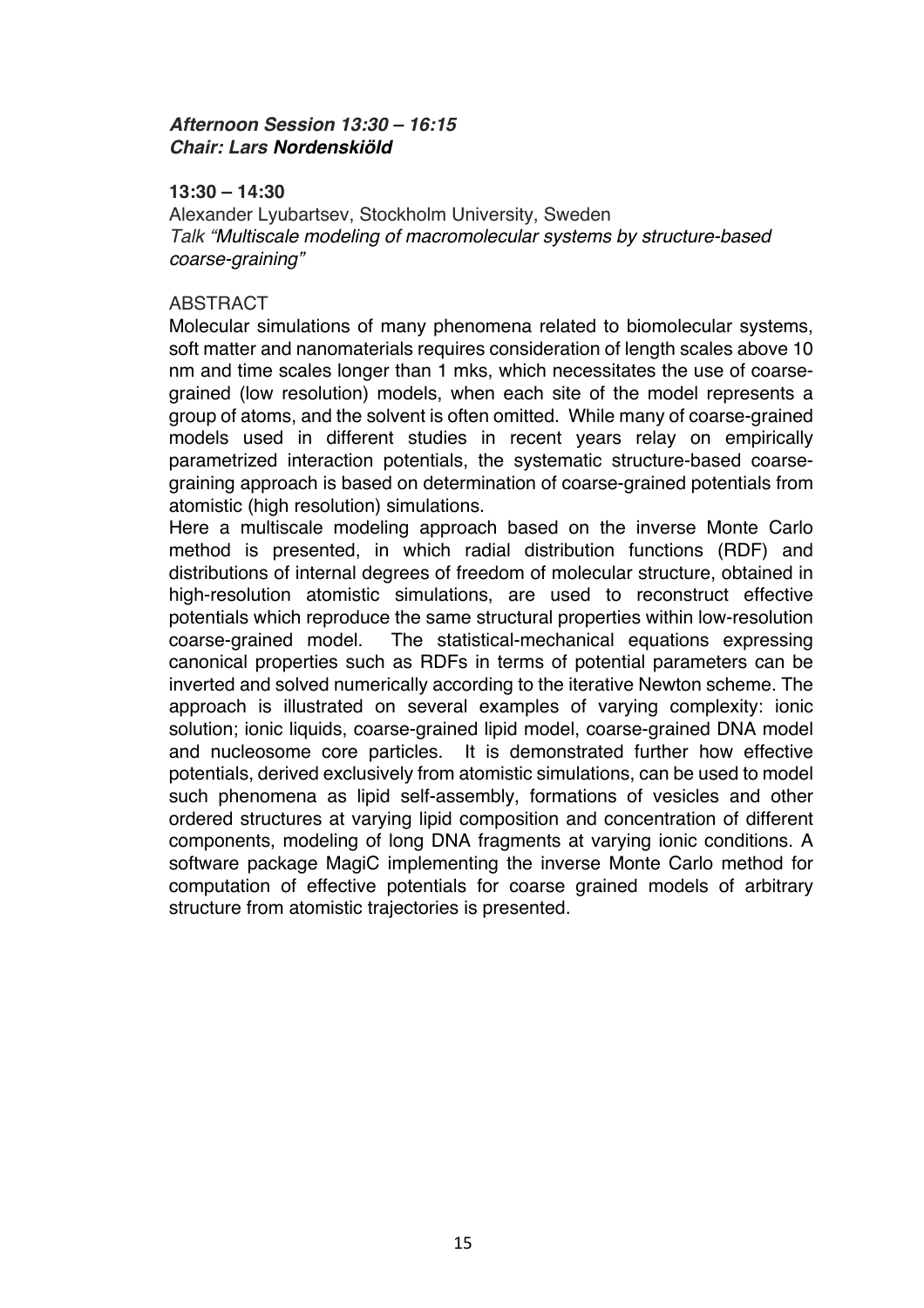Ganesh Srinivasan Anand, Department of Biological Sciences, National University of Singapore, Singapore *Talk "Whole Viral Particle Metastability and Dynamics by HDX Mass Spectrometry"*

#### ABSTRACT

Viruses are metastable macromolecular assemblies that undergo reversible conformational rearrangements in solution referred to as 'breathing' that are critical for sensing host-specific environmental cues, receptor interactions and for initiating host entry. Host specific environmental cues including temperature, osmolyte and pH trigger large changes in viral assembly leading to formation of disassembly intermediates and eventual disassembly with release of genomic material. Amide hydrogen deuterium exchange mass spectrometry (HDXMS) is a powerful tool for measuring hydrogen bonding propensities and solvent accessibility of proteins and protein complexes. This makes it especially suitable for probing the breathing dynamics, measurement of quaternary contacts of viral particles in solution as well as to probe the effects of hostspecific conditions and for mapping epitopes and paratopes of neutralizing antibodies. In this talk, I will present a short overview of mass spectrometry applications in structural biology for mapping protein assemblies and interfaces with lipids and nucleic acids with dengue and zika viral dynamics as the focus. Our HDXMS results show that each dengue/zika serotype/strain display a distinct breathing dynamics profile with an entirely different expansion response to temperature. At 37 °C, DENV serotype 2 strains show temperature-specific changes with the biggest change at the Envelope E- intradimeric interface. However, at 40 °C, a different set of temperature-specific loci were detected in strains of DENV serotype 1. These unique serotype dynamic profiles underscore the importance of protein quaternary contacts, packing of lipid bilayer and RNA genome in each viral particle. HDXMS has also enabled detailed maps of epitope and paratopes for 2 (1 stabilizing and 1 destabilizing) antibody-dengue virion complexes. I will conclude by describing how HDXMS can reveal the role of genomic RNA in viral stability and dynamics in a model plant RNA virus, Turnip Crinkle Virus (TCV).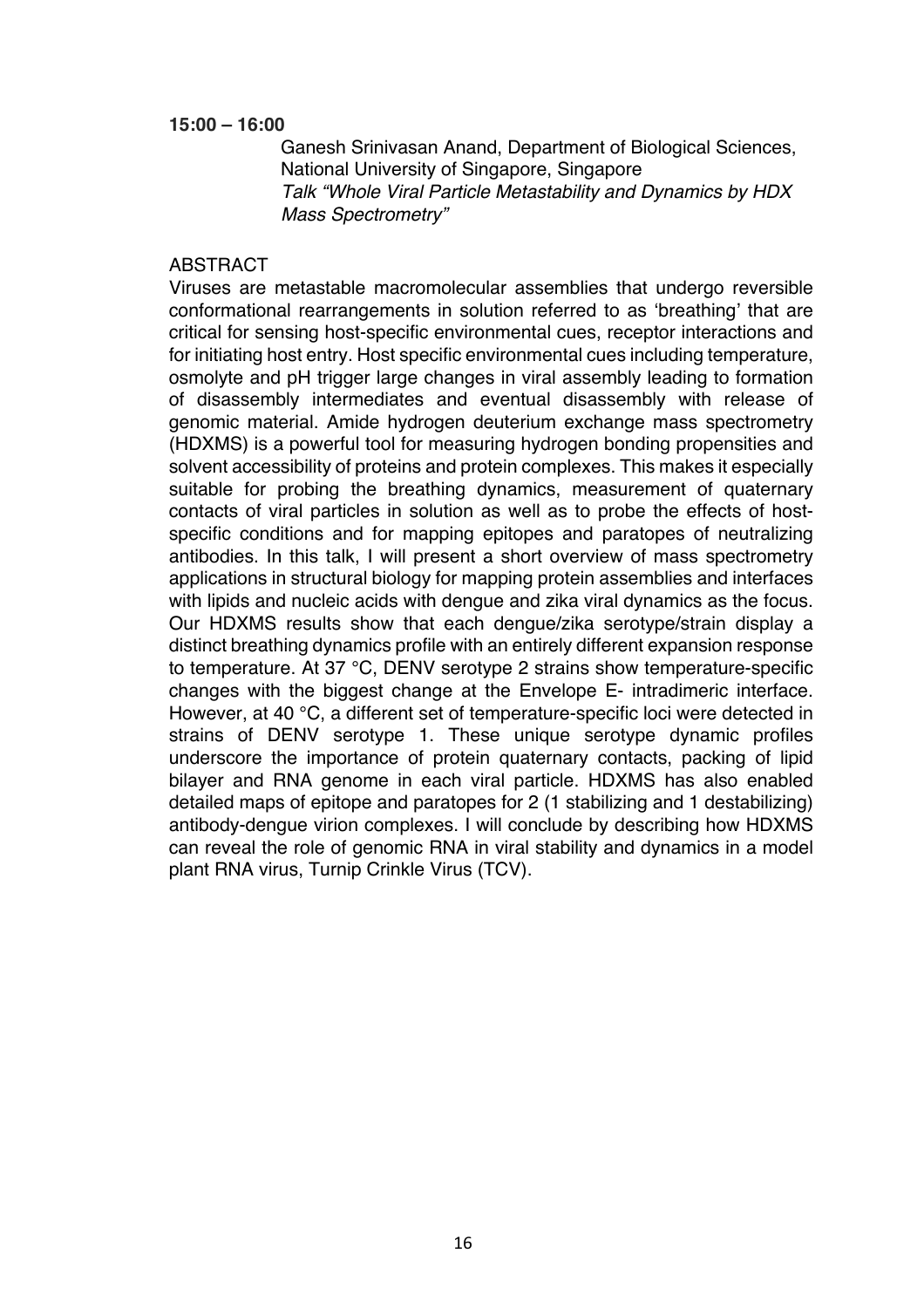Firdaus Samsudin, Bioinformatics Institute, A\*STAR, Singapore *Selected short talk, "To bind or not to bind: IgM versus IgG in Pertuzumab and Trastuzumab"*

Firdaus Samsudin<sup>a</sup>, Joshua Yi Yeo<sup>a</sup>, Samuel Ken-En Gan<sup>a</sup>, and Peter J. Bonda,b a Bioinformatics Institute, A\*STAR, Singapore <sup>b</sup>National University of Singapore, Singapore

## ABSTRACT

Antibodies are classified into five major immunoglobulin (Ig) isotypes and they can have different numbers of antigen binding sites. For example, IgG has two antigen binding sites, whereas IgM has up to twelve. While the former is the isotype of choice for most currently available therapeutic antibodies, the latter has superior complement-activating and cell-agglutinating abilities. Utilizing IgM is therefore an attractive option for future immunotherapy. But is having more antigen binding sites always better? In this study, we performed an integrative multiscale modelling and simulation of two well-known monoclonal antibodies used to treat human epidermal growth factor receptor 2 (HER2) positive breast cancer: Pertuzumab and Trastuzumab. We found that only Pertuzumab IgM can utilize all of its twelve antigen binding sites to bind to HER2 extracellular domain, while similar binding in Trastuzumab IgM is hindered by steric clashes. This is subsequently validated by cell count assay showing that Pertuzumab IgM is more efficient at inhibiting the proliferation of HER2-overexpressing cells compared to its IgG counterpart and to Trastuzumab IgM. Our study highlights the importance of understanding the molecular details of antigen-antibody interaction for the design and isotype selection of therapeutic antibodies.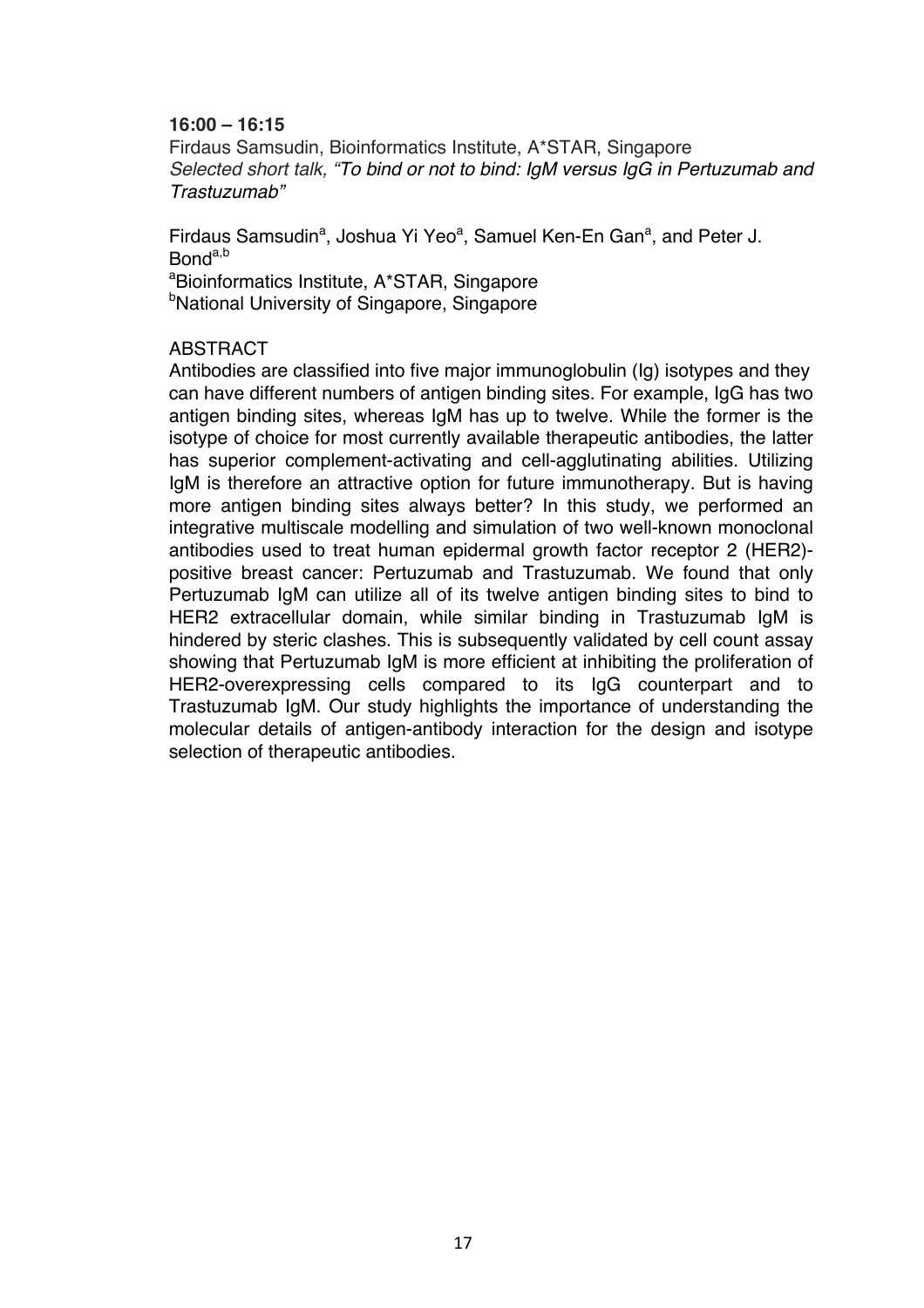## **Day 5. Friday, March 27, 2020 Biomedical Modelling, Informatics, and Clinical Data Studies**

## *Morning Session 9:30 – 12:00 Chair: Frank Eisenhaber*

**9:30 – 10:30**

Gerhard Grüber, School of Biological Sciences, Nanyang Technological University, Singapore *Talk "Amino acid sequence insertions or deletions inside Mycobacterium tuberculosis's respiratory complexes provide fitness for the pathogen and new pathways for TB-drug development"*

## *ABSTRACT*

The causative agent of Tuberculosis (TB) *Mycobacterium tuberculosis* (*Mtb*) encounters unfavourable environmental conditions in the lungs, including nutrient limitation, low oxygen tensions and/or low/high pH values. These harsh conditions in the host triggers *Mtb* to enter a dormant state in which the pathogen does not replicate and uses host-derived fatty acids instead of carbohydrates as an energy source. Independent to the energy source, the bacterium's energy currency ATP is generated by oxidative phosphorylation, in which the  $F_1F_0$ -ATP synthase uses the proton motive force generated by the respiratory complexes, including two terminal oxidases: a proton-pumping cytochrome *bc<sub>1</sub>:aa<sub>3</sub>* oxidase supercomplex and a non-proton pumping, less energetically efficient, cytochrome *bd* oxidase. The later reveals regions and amino acid residues unique to mycobacteria, opening a door for TB-specific compound design.

A special feature of the mycobacterial F-ATP synthase is its inability to establish a significant proton gradient during ATP hydrolysis, and its latent ATPase activity, to prevent energy waste and to control the membrane potential. Recently, we have identified unique epitopes of mycobacterial  $F_1F_{\Omega}$ -ATP synthase subunits absent in their prokaryotic or mitochondrial counterparts which contribute to the regulation of the low ATPase activity. Most recent structural insights into individual subunits, the  $F_1$  domain or the entire mycobacterial enzyme added to the understanding of mechanisms, regulation and differences of the mycobacterial  $F_1F_0$ -ATP synthase compared to other bacterial and eukaryotic engines. Novel insights providing the basis for the design of new compounds targeting this engine and even novel regimens for multidrug resistant TB will be presented.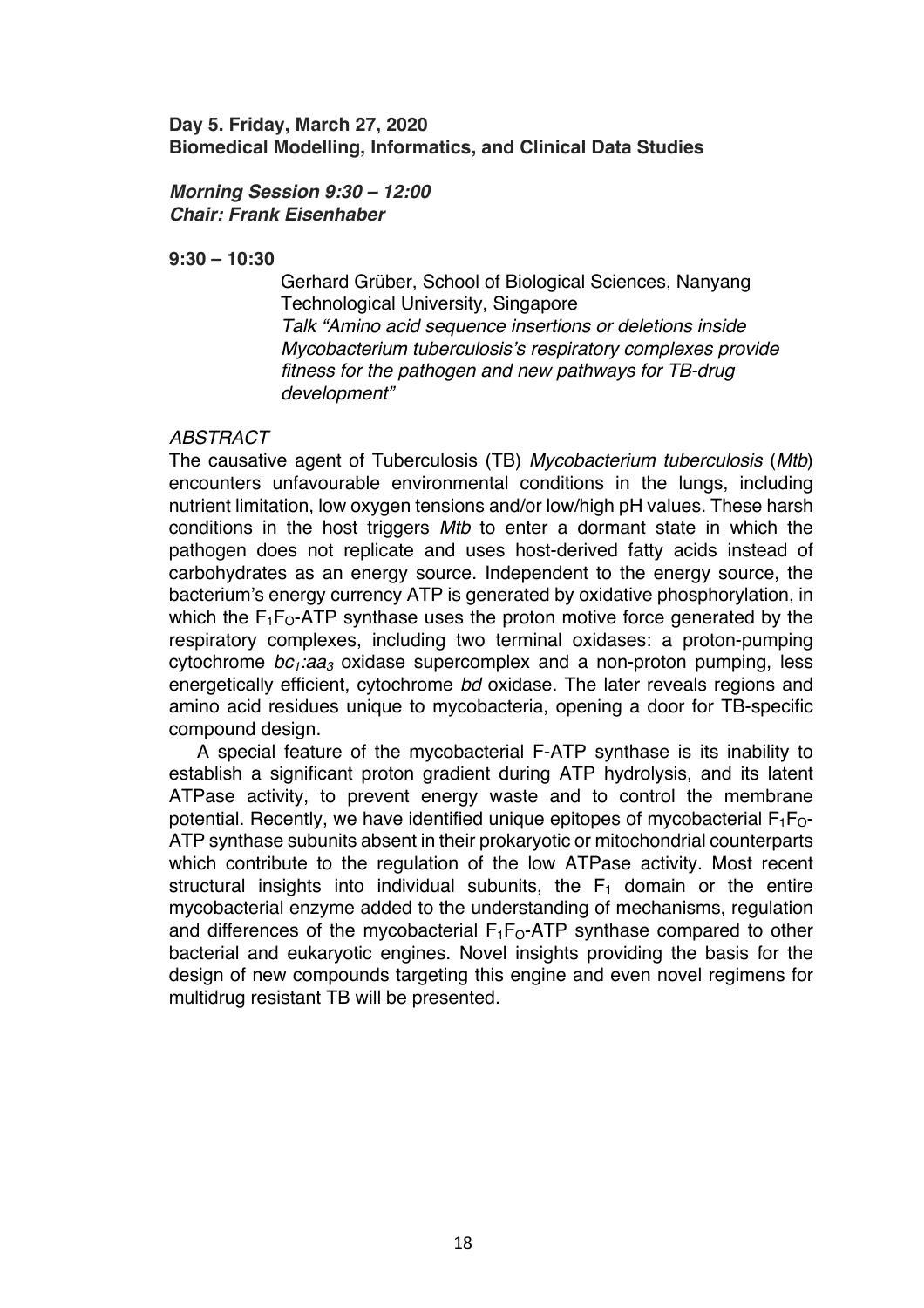### **11:00 – 12:00**

Lim Soon Wong, National University of Singapore, Singapore *Talk "A genome assembly quality assessment measure that integrates contiguity, completeness, and correctness"*

#### **ABSTRACT**

The quality of a genome assembly is assessed by a variety of measures (e.g. NGA50, number of known core genes mapped, and number of translocation). These typically consider the contiguity, completeness, and correctness of the assembly separately and independently. It is often the case that one assembly is slightly superior to another assembly in some measures and is slightly worse in other measures. Thus one cannot easily tell which assembly is better. Indeed, even when one assembly is vastly superior to the other, these measures often suggest very small differences (e.g. 1-2%) between the assemblies. In this talk, I will describe a genome assembly quality assessment measure called PDR (pairwise distance reconstruction). The PDR is based on the average difference between the observed distance of two loci on an assembly and the actual distance on the reference genome. In other words, PDR determines how well the assembly can be used to inform on the distance between two arbitrary loci in the actually genome. It is easy to see that the more contiguous, complete, and correct an assembly is, the better it can inform on the distance between two arbitrary loci on the actual genome. Thus the PDR naturally generalizes and integrates these properties. As the PDR is averaged over all possible pairs of positions on a genome, it is impractical to compute it in a naïve manner for large genomes. Fortunately, an approximation to the PDR that is fast to compute accurately (error is less than E-10) is possible using piecewise integrals. I will show in this talk that this makes the PDR a very practical informative genome assembly quality assessment measure. This talk is based on the PhD thesis of my student Xie Luyu.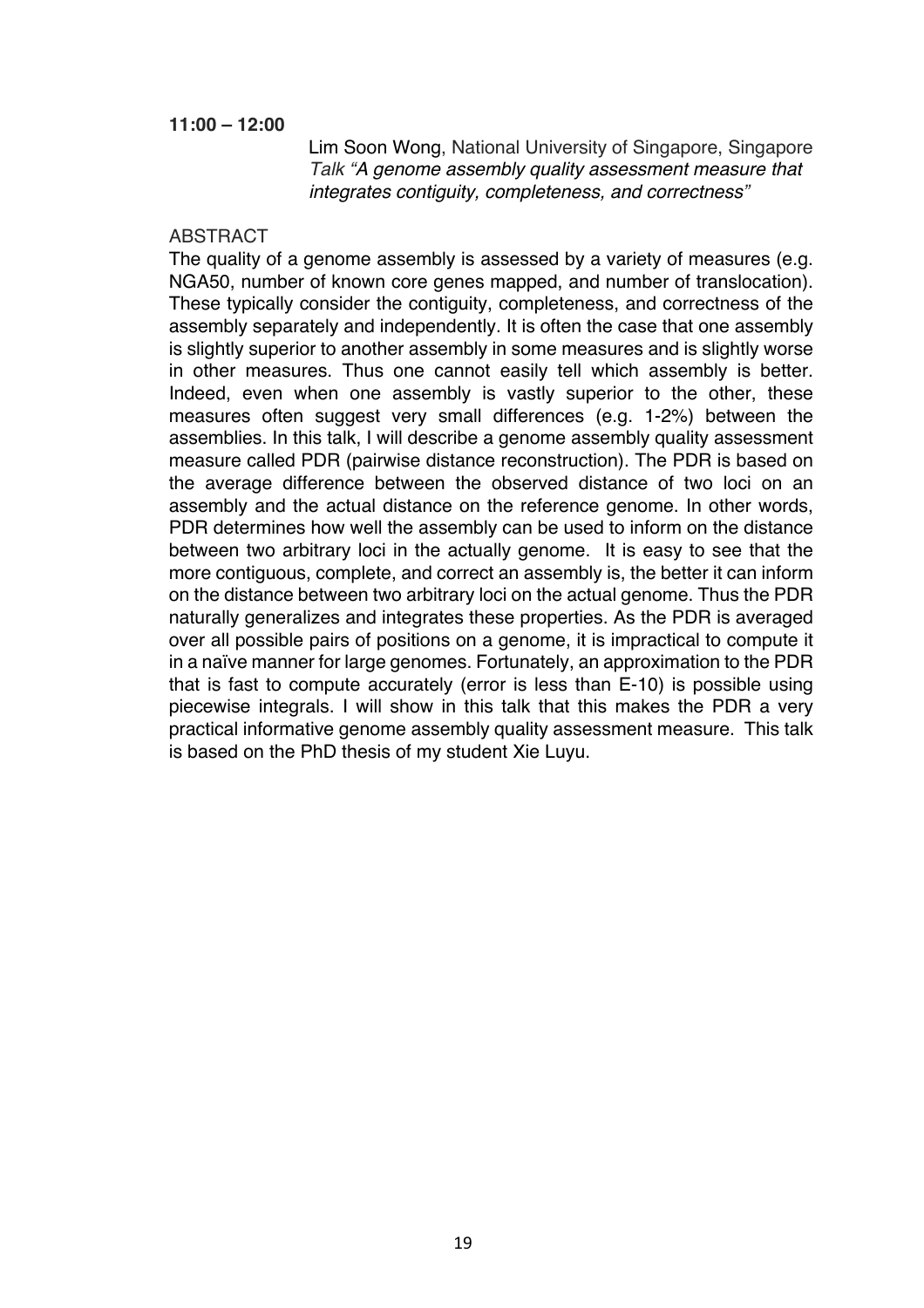# *Afternoon Session 13:30 – 16:15 Chair: Frank Eisenhaber*

## **13:30 – 14:30**

Mahsa Paknezhad, Bioinformatics Institute, A\*STAR, Singapore *Tutorial "*Reinforcement learning and its biomedical applications"

## ABSTRACT

Reinforcement learning is a machine learning method that is gaining growing popularity in different areas of research. This talk will present an overview of multiple reinforcement learning algorithms. We will introduce Q-learning and policy gradient as two most widely known reinforcement learning methods. We will explain how these techniques are effectively utilized to address problems in biomedical data and image domain.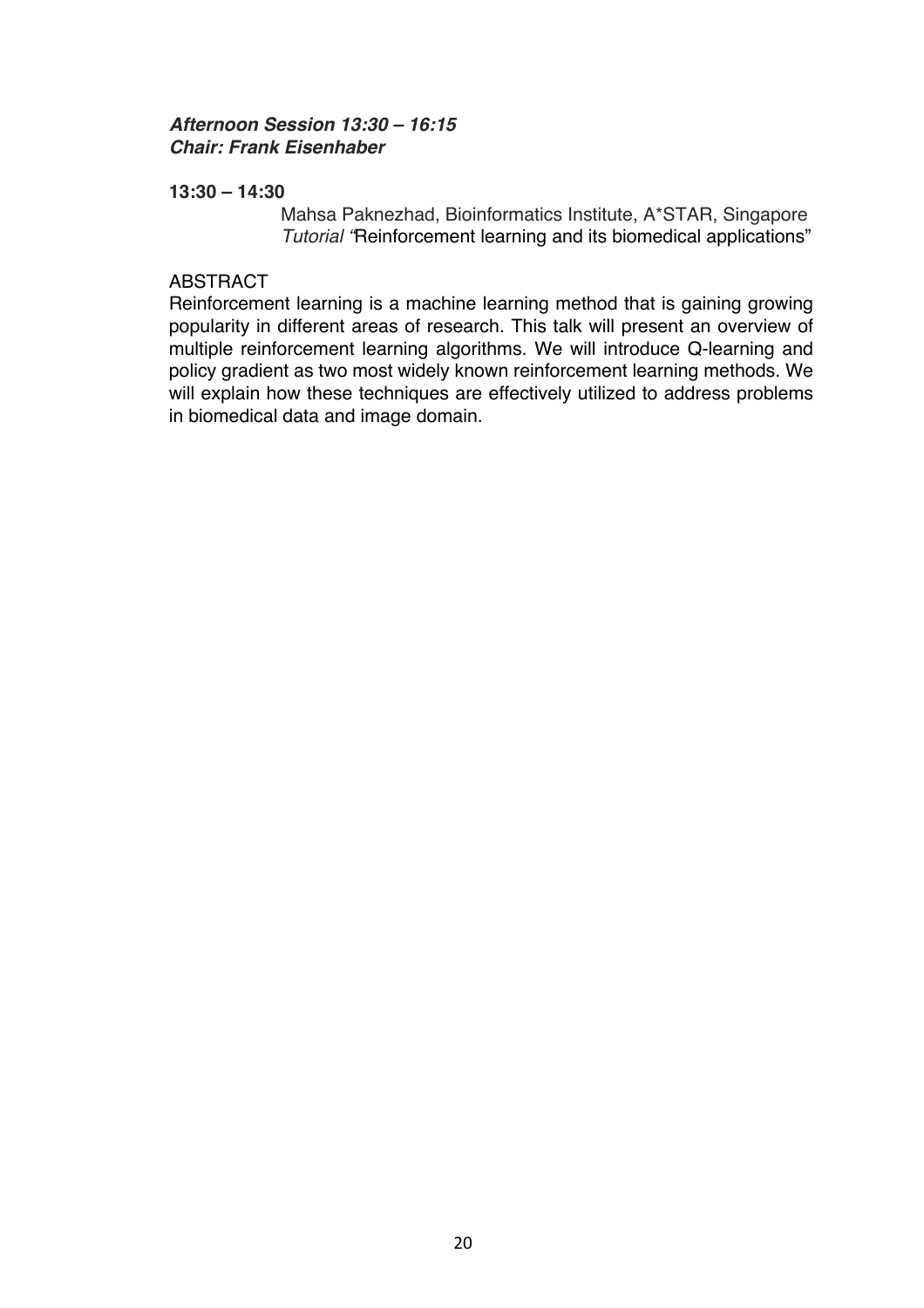Liang Kaicheng, Bioinformatics Institute, A\*STAR, Singapore *Tutorial "Computational imaging with deep learning: biomedical focus"*

### ABSTRACT

Modern approaches to artificial intelligence using deep learning have achieved significant milestones in computer vision. Beyond image classification and analysis, AI techniques for imaging and image generation have also shown great promise. This talk will review the state of the art in generative AI for computational challenges such as super-resolution and style transfer, with a focus on biomedical applications and microscopy. Future opportunities and potential pitfalls will also be discussed.